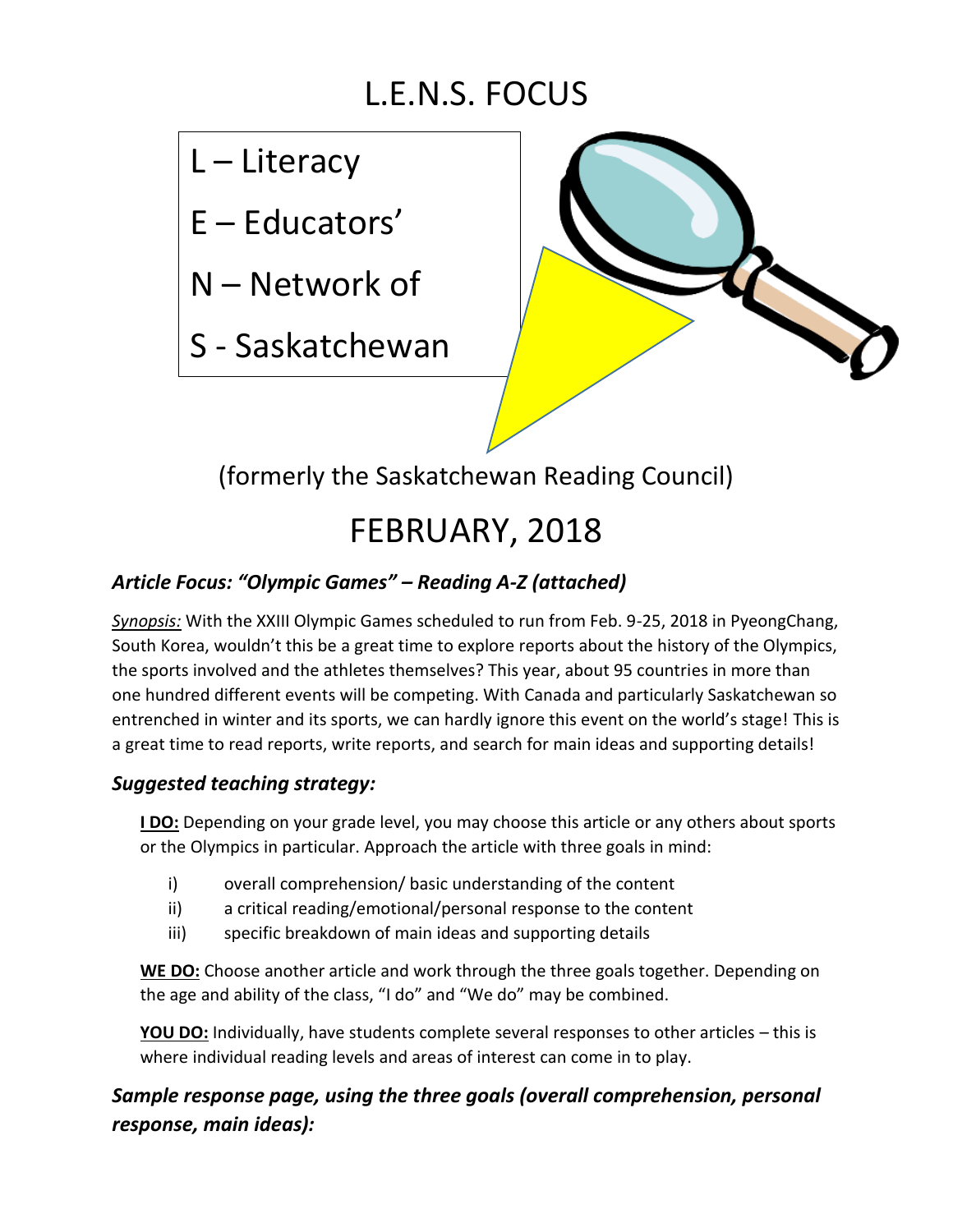## NON-FICTION (REPORTS)

## "OLYMPIC GAMES" BY READING A-Z

|                                                                           |        |                                                                                  | 1) Fill in the blanks from the word box. |                                                           |             |        |  |  |  |  |  |  |  |  |                                    |  |  |  |
|---------------------------------------------------------------------------|--------|----------------------------------------------------------------------------------|------------------------------------------|-----------------------------------------------------------|-------------|--------|--|--|--|--|--|--|--|--|------------------------------------|--|--|--|
|                                                                           |        |                                                                                  |                                          | a) The Olympic Games are held every ______________ years. |             |        |  |  |  |  |  |  |  |  |                                    |  |  |  |
|                                                                           |        |                                                                                  | Winter Olympic Games.                    |                                                           |             |        |  |  |  |  |  |  |  |  |                                    |  |  |  |
|                                                                           |        | c) The games are to be held in the country of __________________________________ |                                          |                                                           |             |        |  |  |  |  |  |  |  |  |                                    |  |  |  |
|                                                                           |        |                                                                                  | ___________________________ this year.   |                                                           |             |        |  |  |  |  |  |  |  |  |                                    |  |  |  |
|                                                                           |        |                                                                                  |                                          | d) Three events will include $\qquad \qquad$              |             |        |  |  |  |  |  |  |  |  |                                    |  |  |  |
|                                                                           |        |                                                                                  |                                          |                                                           |             |        |  |  |  |  |  |  |  |  |                                    |  |  |  |
|                                                                           |        | e) The Olympics <i>originated</i> in the country of ___________________.         |                                          |                                                           |             |        |  |  |  |  |  |  |  |  |                                    |  |  |  |
| f) The Olympic Torch run always begins in ______________________________. |        |                                                                                  |                                          |                                                           |             |        |  |  |  |  |  |  |  |  |                                    |  |  |  |
|                                                                           |        |                                                                                  |                                          |                                                           |             |        |  |  |  |  |  |  |  |  |                                    |  |  |  |
|                                                                           |        |                                                                                  |                                          |                                                           |             |        |  |  |  |  |  |  |  |  | of the winner's country is played. |  |  |  |
|                                                                           |        |                                                                                  |                                          | <b>WORD BOX</b>                                           |             |        |  |  |  |  |  |  |  |  |                                    |  |  |  |
|                                                                           | anthem |                                                                                  | gold                                     | silver                                                    | bronze      | Greece |  |  |  |  |  |  |  |  |                                    |  |  |  |
|                                                                           |        | South Korea                                                                      | biathlon                                 | two                                                       | ninety-five |        |  |  |  |  |  |  |  |  |                                    |  |  |  |
| short track speed skating                                                 |        |                                                                                  |                                          | bobsledding                                               | podium      |        |  |  |  |  |  |  |  |  |                                    |  |  |  |

2) The Olympics get a lot of attention on the news. Many people love to watch the different events on TV. Do you think the Olympics are an important part of life and of sports? Why or why not? Should people spend their time doing sports instead, or should they do something else entirely?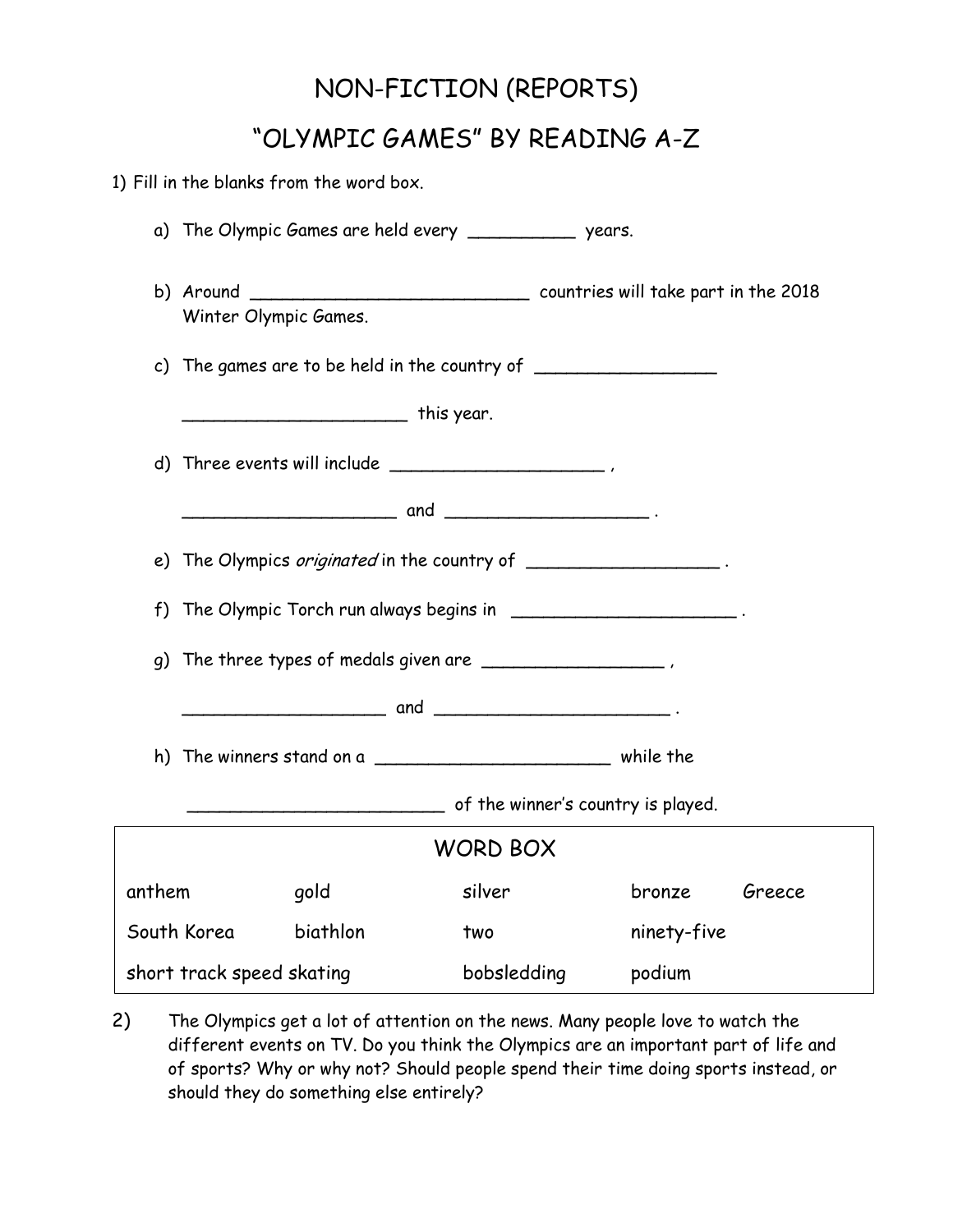| ASPECT          | Not meeting                            | Minimally meeting                                                                                                                                                | Moderately meeting                                                                                   | Fully meeting                                                  | Exceeding                                           |
|-----------------|----------------------------------------|------------------------------------------------------------------------------------------------------------------------------------------------------------------|------------------------------------------------------------------------------------------------------|----------------------------------------------------------------|-----------------------------------------------------|
| <b>ANALYSIS</b> | -illogical, irrelevant<br>or off-topic | - obvious or<br>superficial                                                                                                                                      | - answers may be<br>better than                                                                      | - answers are logical<br>and relevant                          | - answers show<br>insight into MI                   |
| Opinion         |                                        | - may be mostly<br>prior knowledge,                                                                                                                              | superficial, but<br>poorly communicate                                                               | - both text and<br>personal knowledge                          | - support given is<br>very specific and             |
| Connections     |                                        | with little evidence<br>of using text<br>information<br>- may be vague<br>- may just reference<br>the text - $no$<br>evidence of own<br>thinking or<br>knowledge | - connection is there<br>but no elaboration or<br>explanation<br>- support from text<br>may be vague | - elaboration<br>clarifies thinking as<br>well as text support | clearly stated<br>- may be a fresh<br>point of view |

 $\sim$  . The set of the set of the set of the set of the set of the set of the set of the set of the set of the set of the set

 $\sim$  . The contract of the contract of the contract of the contract of the contract of the contract of the contract of

 $\sim$  . The contract of the contract of the contract of the contract of the contract of the contract of the contract of

 $\sim$  1 and 2 and 2 and 2 and 2 and 2 and 2 and 2 and 2 and 2 and 2 and 2 and 2 and 2 and 2 and 2 and 2 and 2 and

 $\sim$  . The set of the set of the set of the set of the set of the set of the set of the set of the set of the set of the set

 $\sim$  . The set of the set of the set of the set of the set of the set of the set of the set of the set of the set of the set

3) Use the following graphic organizer to show the 4 main ideas in this article and at least 2 supporting details for each: